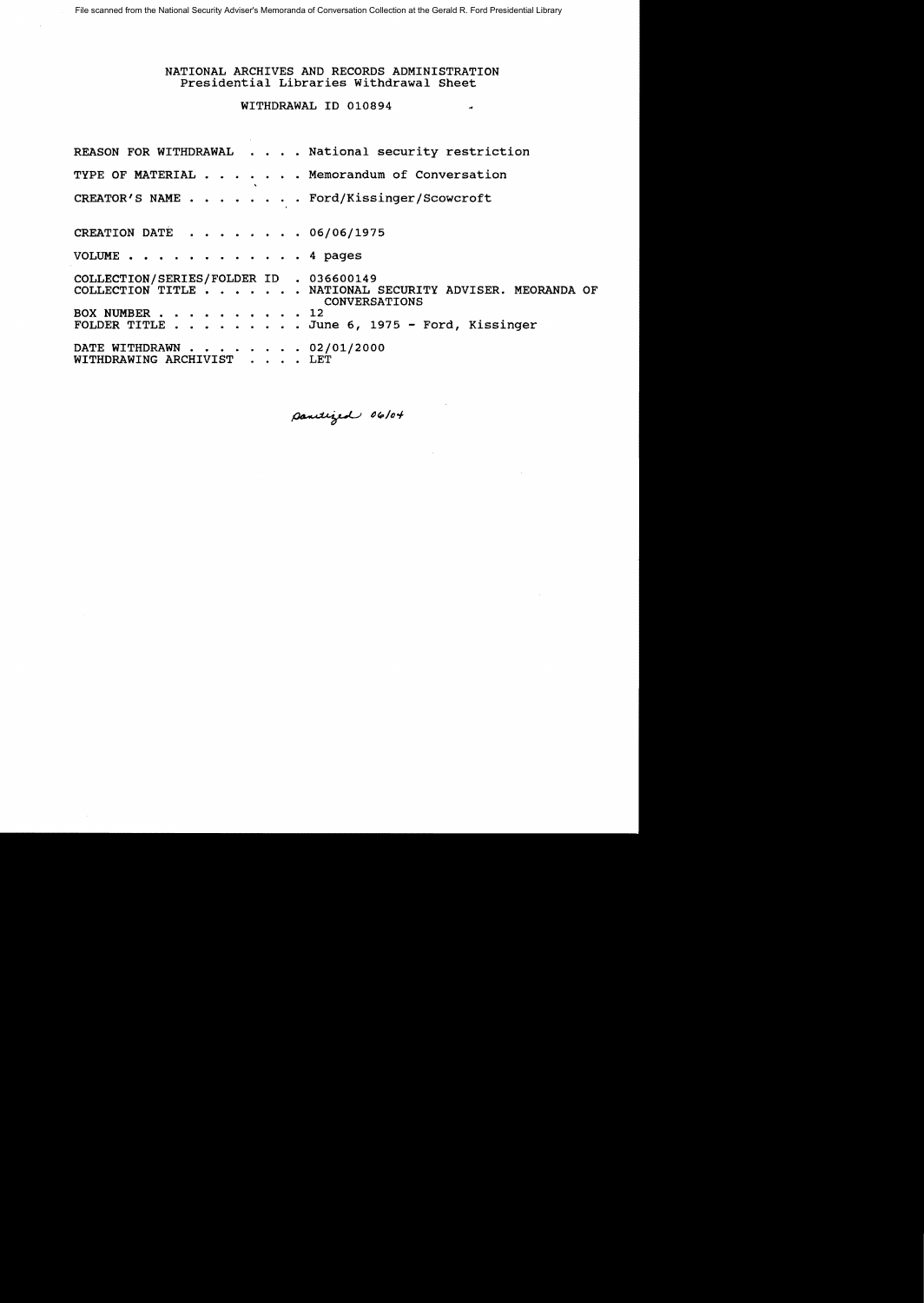MEMORANDUM

#### THE WHITE HOUSE

WASHINGTON

SEGRET / NODIS / XGDS

MEMORANDUM OF CONVERSA TION

| PARTICIPANTS:<br>$\rightarrow$ | President Ford<br>Dr. Henry A. Kissinger, Secretary of State and<br>Assistant to the President for National<br>Security Affairs<br>Lt. General Brent Scowcroft, Deputy Assistant<br>to the President for National Security Affairs |
|--------------------------------|------------------------------------------------------------------------------------------------------------------------------------------------------------------------------------------------------------------------------------|
| DATE AND TIME:                 | Friday, June 6, 1975<br>$9:40 - 10:21$ a.m.                                                                                                                                                                                        |
| PLACE:                         | The Oval Office<br>$\mathcal{L}^{\mathcal{L}}$ , we can be a set of<br>The White House                                                                                                                                             |

Kissinger: The monitoring station will be a breakthrough. We could perhaps do the same on the Golan for the hills behind Quneitra. If we could do that by November we would have the Middle East defused and might never have to go to Geneva. At some time we have to put out a comprehensive plan. If there is no progress, we will have to move. The best time to settle the Middle East is the first year of the new term. I have the instinct we really are moving. Your hanging tough is what has done it. No other President has done it.

President: I rather enjoy it.

Kissinger: We have had all our bad events in a four-week stretch. Vietnam will soon look like the Nixon pardon.

President: We can't go along with the North and South Vietnamese in the UN.

Kissinger: We would only consider it if we could get South Korea in there also.

President: That is a possibility, but let's be real firm.

Kissinger: I spoke to Mahon (Networks) and Mean We we have the space of  $\mathbb{R}$  we we have the set of  $\mathbb{R}$  we have the set of  $\mathbb{R}$  we have the set of  $\mathbb{R}$  we have the set of  $\mathbb{R}$  we have the set of  $\mathbb{R}$ 

CLASSIFIED BY HENRY A. KISSINGER EXEMPT FROM GENERAL DECLASSIFICATION **SECRET/NODIS/XGDS** SCHEDULE OF EXECUTIVE ORDER 11652 EXEMPTION CATEGORY . 5 (b) (1, 3)<br>AUTOMATICALLY DECLASSIFIED ON Imp. to det.

DECLASSIFIED . E.O. 12958 <u>UJ: CIALLY HISTIOZ</u> 12958 Sec. 1.5 PORTIONS EXE пì  $\frac{01+2}{2}$ 

3/8/04

Ж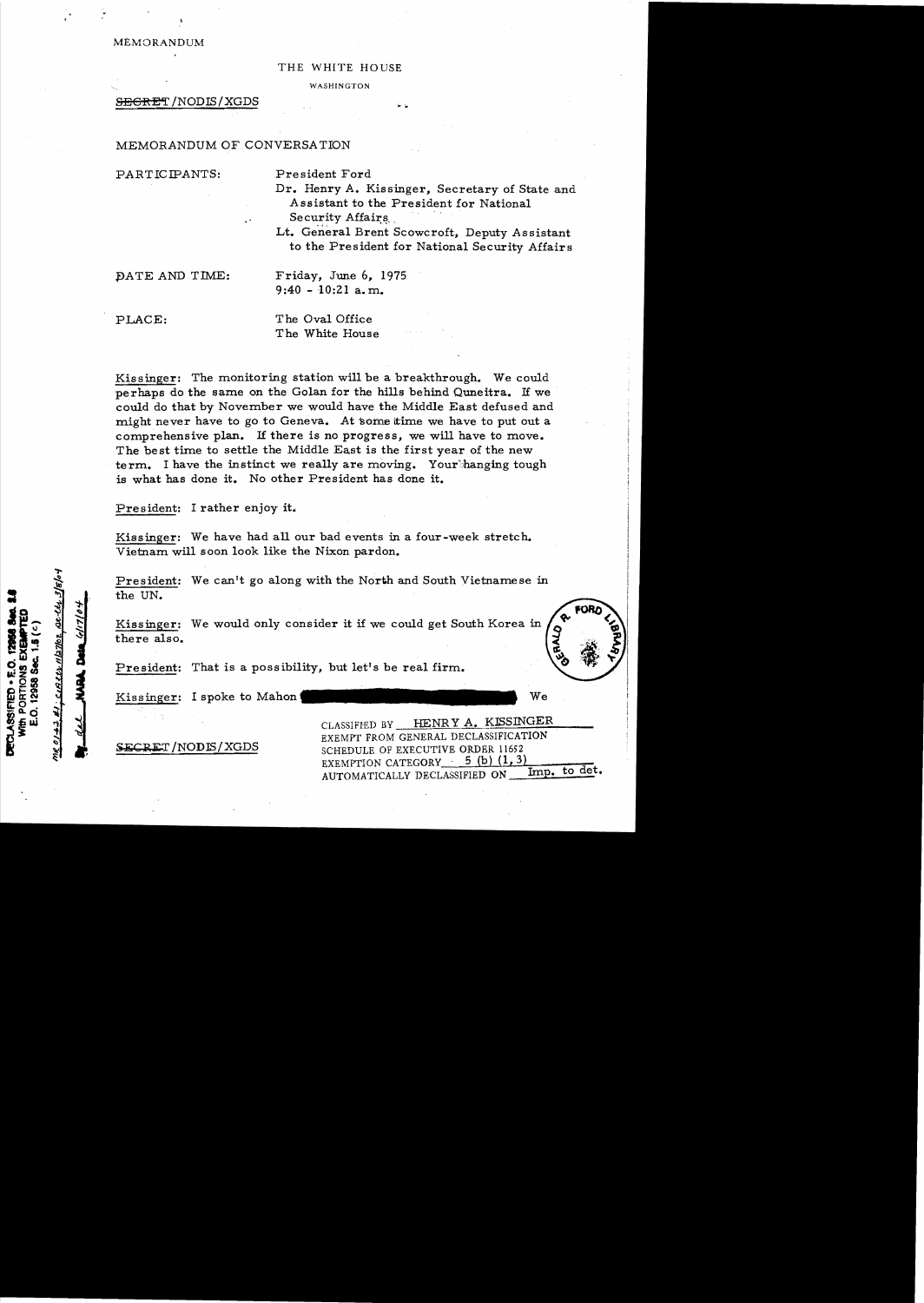#### SECRET /NODIS/XGDS 2.

have made it innocuous enough.

The Syrian Foreign Minister will be here on the 20th. It would be nice if you could see him. I want you to meet Asad. He is fantastic. No other Syrian government has lasted nine months. He has lasted four years. He has talked about peace with Israel, lost a war and still survived.

If we can get this process moving, we will get the Soviets out of the Middle East.

President: What is the significance of Saudi sympathy with the oil price rise?

Kissinger: This group of leaders is not as restrained as Faisal. I think they are driven by Algeria, not Iran. I think we should get Fahd here as soon as possible.

We must stop uncontrolled talking in our government. Dobrynin said they would make the remaining concessions on CSCE. They will give Basket I and on the depth of CBM's. He -- and Gromyko -- complained bitterly about the Schlesinger statement.

Our policy is tough. If they did to us what we are doing to them in the Middle East, we would be mad. If we now publicly humiliate them they will have to strike back. Jackson is floundering around that doesn't hurt us. The Tad Szulc article in New Republic on supposed SALT violations: they have actually conceded on most of the points. Dobrynin said they were breaking their back on SALT, but they don't like our counting rules. I said they should come up with their own. But if we keep hitting them publicly, they must hit back. Schlesinger says detente results from American weakness, but your phraseology is correct: thatit results from our strength. The change in the last five months is amazing. Dobrynin was very docile.

President: And the Chinese....

Kissinger: Successes -- and failures --feed on themselves. Our conservatives must understand that we are squeezing the Soviets like never before.

#### SEGRET/NODIS/XGDS

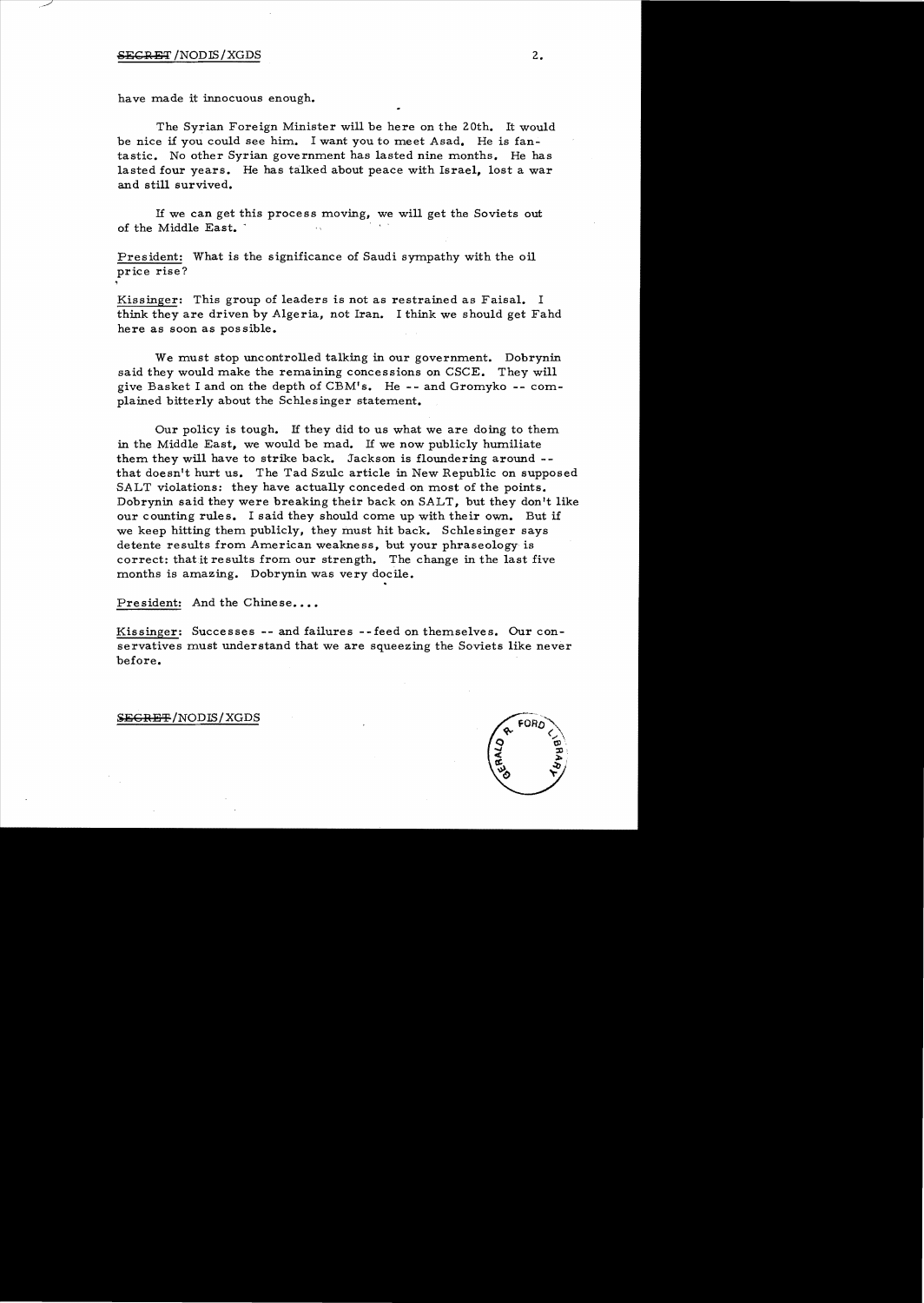#### $S$  begins the  $3.$   $3.$

My idea is you should go to Germany, visit the troops. Invite the Western leaders to dinner the night before the Conference. Invite the Swedes and the Swiss too. Maybe go to Romania, Yugoslavia and Poland.

Maybe see Asad. The question is where? Salzburg is okay, but maybe that would upset Sadat.

We can probably plan on CSCE the week of 21 July. I think you should not go to Berlin -- but you could visit the troops.

President: That went well in Korea.

'Kissinger: At the PFIAB, there was concern that NIE's are too optimistic. I asked them to prepare a paper on it and then you could meet with them. I wondered about Gullion as a replacement for Colby.

President: I know him. He doesn't look that strong. He is a conservative. He was for Goldwater in '64. He would be for me but wouldn't be unhappy with Reagan.

Kissinger: Colby isn't bothering me, but he is a disaster.

President: We have to make a change. We would have to find out if he is a tough administrator.

Kissinger: I think the whole top echelon of CIA needs to be cleaned out.

We are having a problem with Thieu. He wants to come here in June.

President: It would be better if he could wait. All this trouble they are having with that General in Canada would be repeated here. I think it would lose sympathy for him as a whole if he comes here now• .

Kissinger: Let's see if we can keep him off. He will kill me when he comes. He accuses me of cramming the agreement down his throat.

We have made good progress on the consumer-producer conference. France is following our plan that we put forward at IEA. There will be three groups: on energy, raw materials and economic development.

#### $SECRET/NODIS/XGDS$

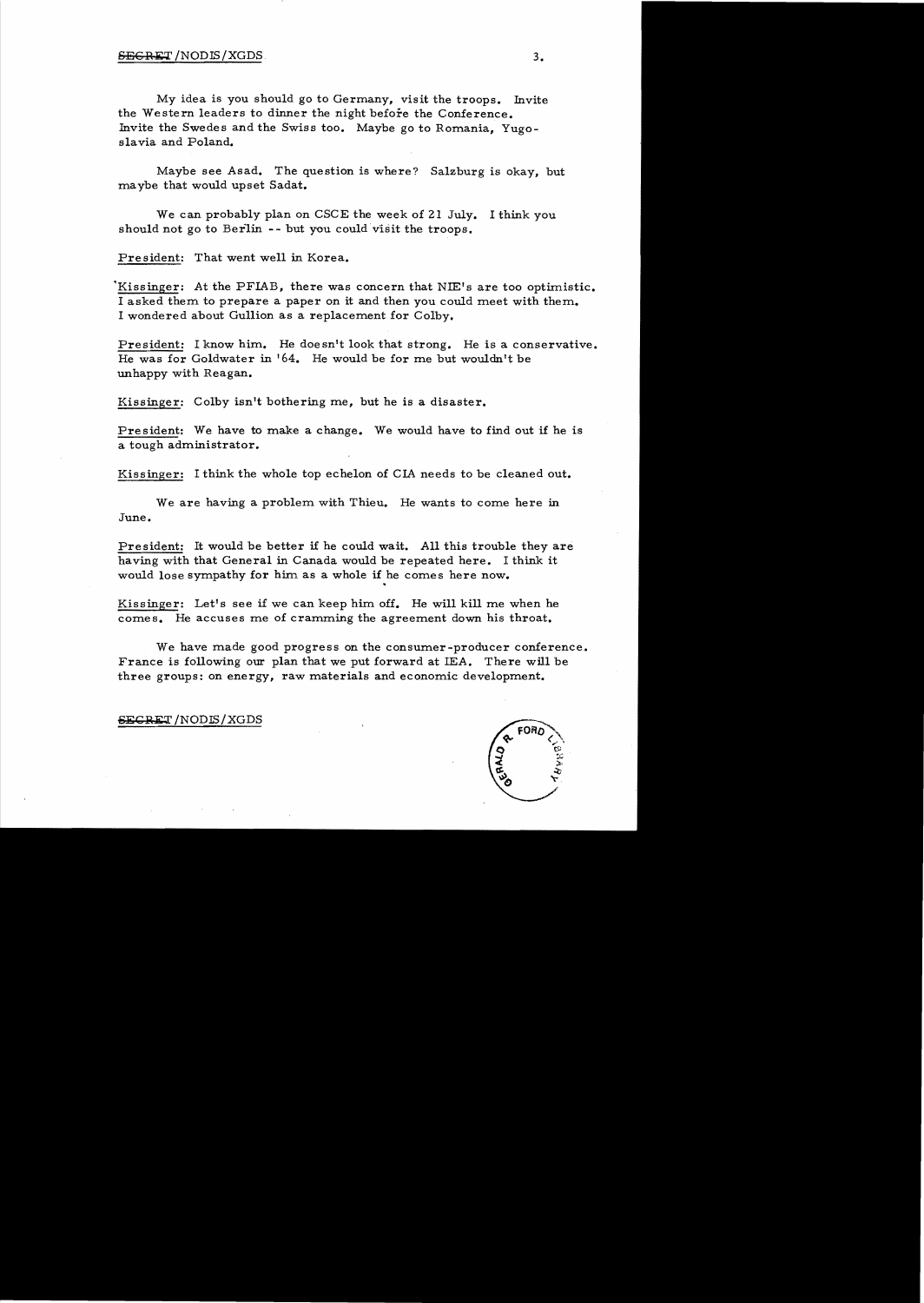#### $\overline{\text{SEGRBF}}$  /NODIS/XGDS  $4.$

 $\sim 10$ 

I will send you a report on the evacuation from Phnom Penh. It's incredible. Phnom Penh will have a population of 50,000 - - it will be only an administrative center. Where the real capital will be is not clear.

We have to give attention to Angola. My people want to "let the democratic process" work. That is total nonsense. There is none. My instinct is we should work with Mobutu and through him. with Roberto. We will have a paper with the NSC meeting. The Soviets are pushing Neto of the MPLA. 'Kaunda is backing Savirnbi. I don't think we want the Communists there. Yesterday a Communist-dominated group took the oil fields and a Congole se-dominated group drove them out.

### SECRET /NODIS/XGDS